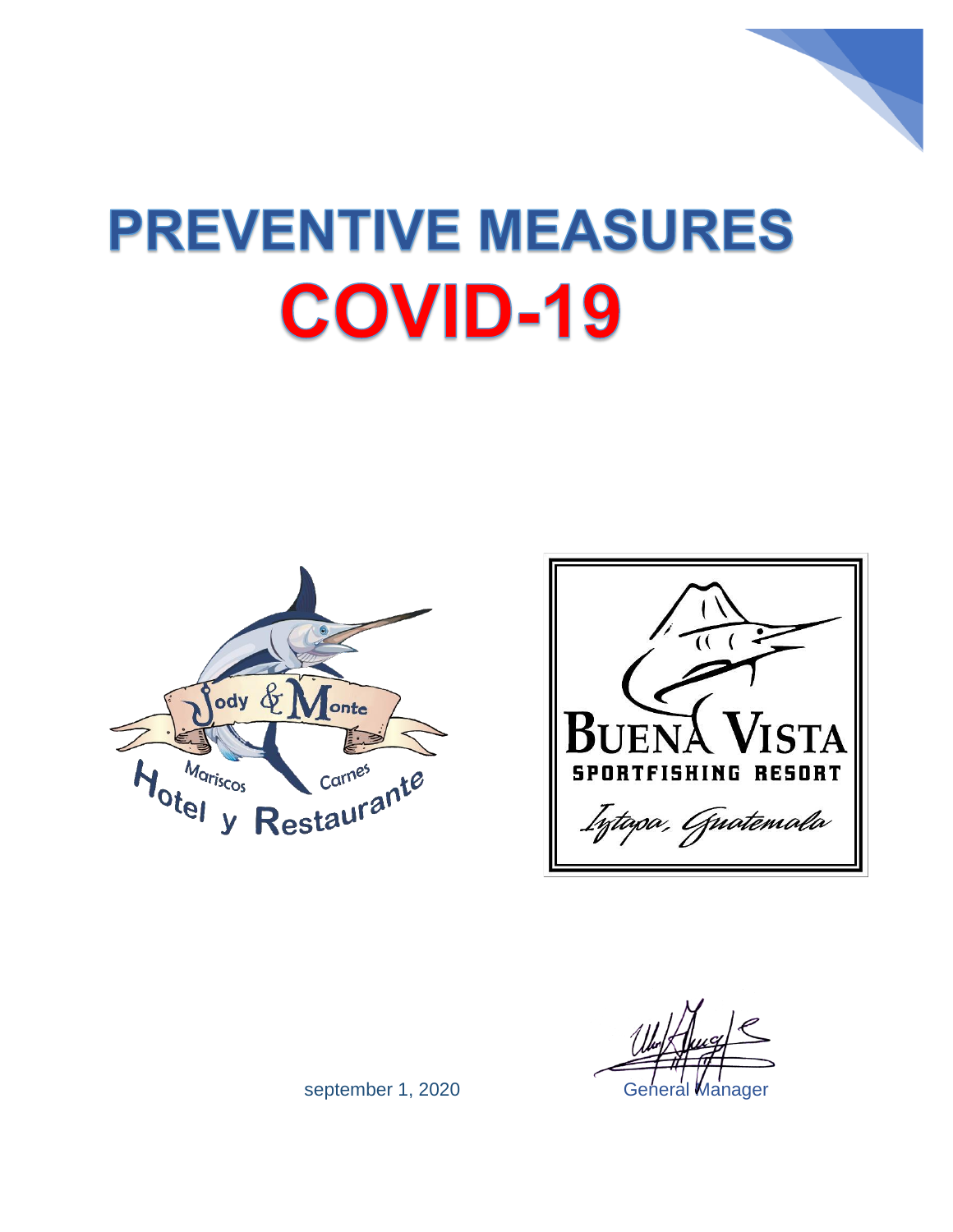



**Coronaviruses are known to cause a wide range of illnesses, from a cold to respiratory infections. Síntomas:**



### **[What should I do if I have symptoms of](about:blank) COVID[-19 ?](about:blank)**

Seek immediate medical attention if you have trouble breathing or feel chest pain or pressure. If possible, call your doctor in advance so that he can direct you to a suitable hospital.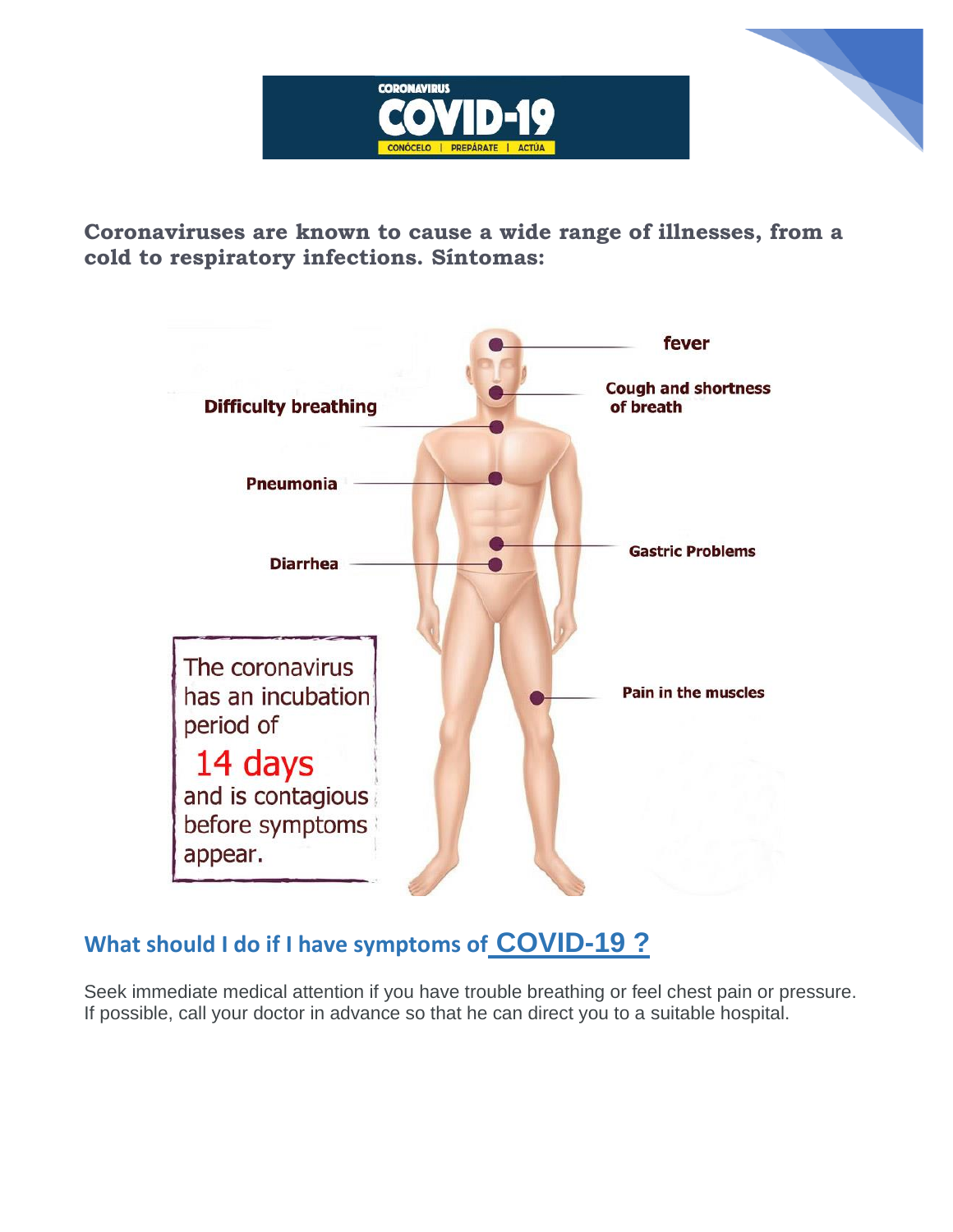## ENTRY AND STAY PROTOCOL

#### If we work together and take care of each other

#### You can enjoy your vacations

1. Cars or any other means of transportation that enters the Resort will be fumigated and disinfected with a 3M Quaternary Ammonium solution. (technical sheet of the product at the end of the document).

2. At the main entrance to the Resort and at strategic points, a shoe sole disinfection method will be placed for staff, guests and suppliers, with a dilution of 3M Quaternary Ammonium, a concentration of 840 per million.

to. Trained Personnel will give you personalized help in the application of Quaternary Ammonium 3M in atomizer presentation and thus you can disinfect your arms, shirt, pants, travel bags, backpacks and any other object that you want to enter.

second. For your safety and that of your family, people with a body temperature equal to or greater than 38 degrees Celsius (100.4 Fahrenheit) WILL NOT BE ABLE TO ENTER THE RESORT.

3. To PREVENT the contagion of COVID 19, all people inside the resort must use Mascaría and maintain the physical distance recommended by the Ministry of Health, which is 1.5 meters.

4. Collaborators will wear a mask and plastic mask

5. Disinfectant alcohol dispensers will be placed at 70% in main points such as: entrance to the facilities, reception, public areas, restrooms.

6. The use of personal protection will be constantly monitored and verified, as well as compliance with safety regulations and prevention of COVID-19 contagion to maintain a clean and safe environment.

7. You can enjoy sport fishing trips as long as all the security measures established in this protocol are respected.

8. The allowed capacity of Accommodation, Restaurant and in general will be 50% every 24 hours, which will allow to keep the facilities properly disinfected and encourage physical distancing.

9. The number of collaborators will be distributed by shifts that will attend to them according to the capacity of the establishment and in this way respect the distancing measures.

10. We have a telephone directory of health centers, private and national hospitals, as well as emergency telephones to request assistance or health information in case of any eventuality.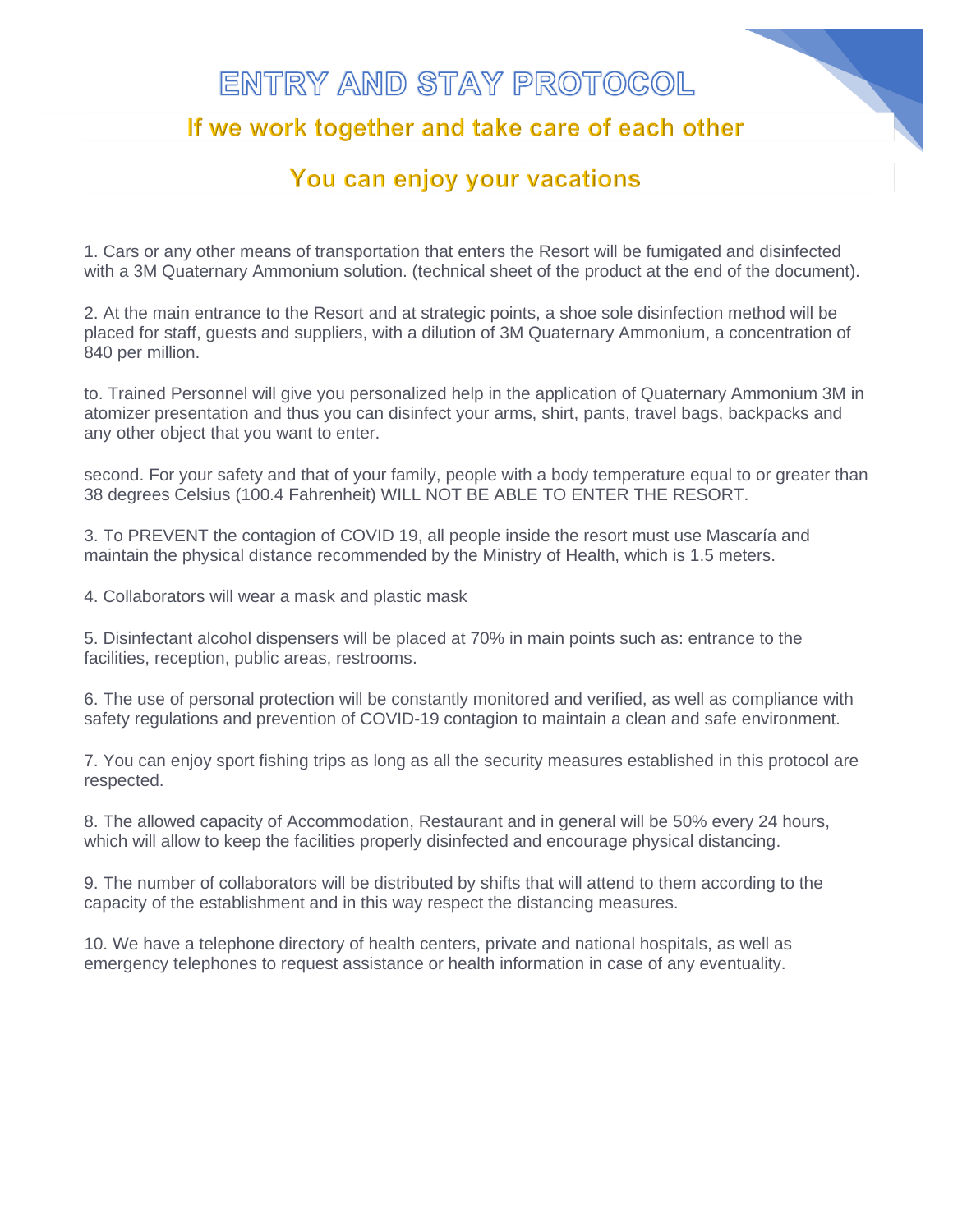

## **MEASURES FOR EMPLOYEES**

1. Employees who present any symptoms (dry cough, fever, fatigue, nasal congestion, headache, conjunctivitis, sore throat, diarrhea, loss of taste or smell) that could be associated with COVID-19 should contact immediately to the emergency or consultation telephone numbers: 1517 or 1540 to start the care protocols proposed by the Ministry of Public Health and Social Assistance.

2. Employees who have interacted directly or through third parties, with someone who has subsequently been diagnosed with COVID-19 or who has been quarantined; Likewise, they should immediately contact the emergency or consultation telephone numbers: 1517 or 1540 to initiate the care protocols proposed by the Ministry of Public Health and Social Assistance.

3. Employees who cannot attend their work area, in any of the aforementioned cases, must immediately inform their employer of the diagnosis issued by the Guatemalan Social Security Institute - IGSS or the health center of Iztapa, Escuintla.

4. Perform frequent hand hygiene as follows:

a. Wash your hands with enough soap and water for at least 20 seconds, rubbing the hands together and interlocking the fingers, rubbing the nails with the palms of the hands, rubbing each palm with the back of the other hand and interlocking the fingers and At the end, dry your hands with a disposable cloth or towel.

b. Disinfect your hands for 20 to 30 seconds with 70% rubbing alcohol.

5. Disinfect personal items such as: cell phone, wallet, glasses, etc.

6. Ladies should keep their hair tied back, not wear any type of jewelry and keep their nails short, without polish and avoid acrylic nails. COVID-19 has been shown to lodge under long nails or under layers of polish.

7. Gentlemen must wear short hair, no beard and short nails.

8. The full uniform must be put on when arriving at work.

9. Clean and disinfect at least every hour and according to the traffic of people the following areas: the floor of the entrance of the facilities and the contact surfaces such as door handles, handrails, etc.